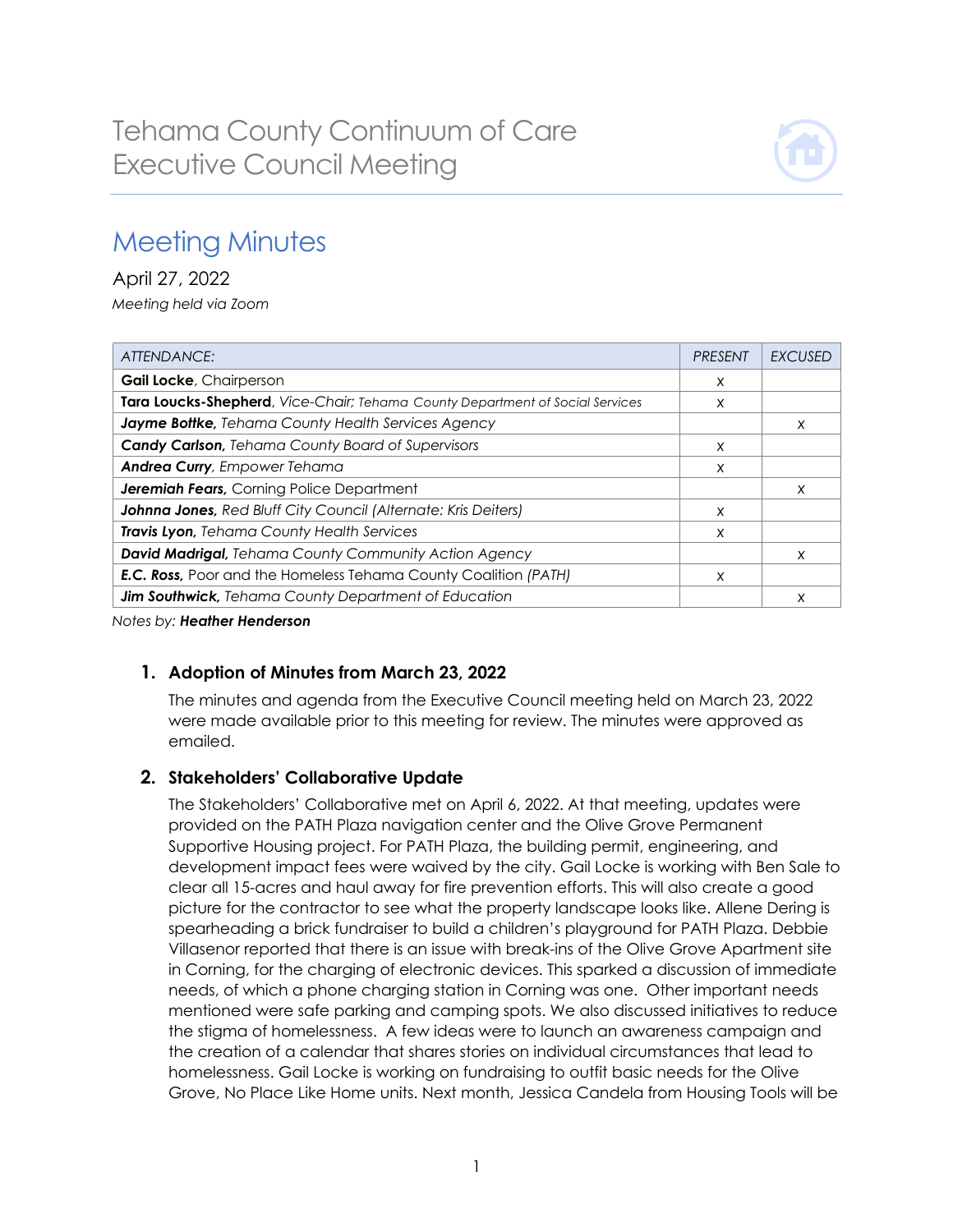at the Stakeholder's meeting to discuss our Local Homeless Action Plan that we need to have ready for the HHAP-3 application.

#### **3. Capacity Building**

Andrea C. Curry

### **Homeless Housing and Prevention Round 3 (HHAP-3)**

The Local Homeless Action Plan (LHAP) for the HHAP-3 application is under development with the help of Housing Tools. The plan follows a format provided by Cal ICH that includes several tables designed to assess current services, identify gaps, set local goals and develop strategies for reaching those goals. Jessica Candela from Housing Tools will be presenting at the Stakeholders' Meeting on May 4 to gather input on the draft LHAP. The LHAP will then be presented to this council on May 25 and to the Tehama County Board of Supervisors on June 7 by James Coles from Housing Tools. Agendas and Public Comment from both presentations will become a part of the HHAP-3 application.

#### **Emergency Solutions Grant – Coronavirus (ESG-CV)**

There are six months left until the ESG-CV expenditure deadline of September 30, 2022. An ESG-CV Recommended Award Modifications document was provided to the council in advance of this meeting that reflects ESG-CV expenditure trends for current subgrantees. A typical monthly expenditure total has been assigned to each project based on recurring monthly expenses. This amount has been extrapolated across the remaining months and added to the total amount already expended by each project and any anticipated one-time expenses to estimate the project's total need through the end of the expenditure period. Overall, we are on track to expend all ESG-CV funds, including additional funds requested and awarded to the CoC to support operations at the Homekey project (Sale House) and make needed expansions to the HMIS/CES, however, some subgrantee projects are not expending funds at as high a rate as they had anticipated, while others are surpassing their initial expenditure projections. Andrea suggested that the CoC authorize awarding the previously unawarded \$223,654 originally reserved for unexpected needs and re-allocating funds from underspending projects to those expending funds at a faster rate to ensure that funds are utilized as efficiently as possible. The suggestions include immediately decreasing Empower Tehama's shelter and rapid rehousing awards and increasing awards for Faith Works, PATH and NCCDI, and a plan to re-evaluate expenditure trends in June, at which point additional re-allocations may be warranted.

Johnna Jones made a motion to move forward with redirecting the funds. Tara Loucks-Shepherd seconded the motion. Motion carried.

#### **Housing and Homelessness Incentive Program (HHIP)**

A one-time incentive-based funding opportunity through Anthem Blue Cross and California Health and Wellness to bring the health care system closer to the homeless community.

## **4. HMIS/CES**

The Coordinated Entry flyer was shared with the council at this meeting as well as emailed prior to the meeting. Outreach through this flyer was initially conducted in southern Tehama County to ensure sufficient time for outreach to very rural populations. Heather will soon be sending out the flyer to the full Stakeholder's Group.